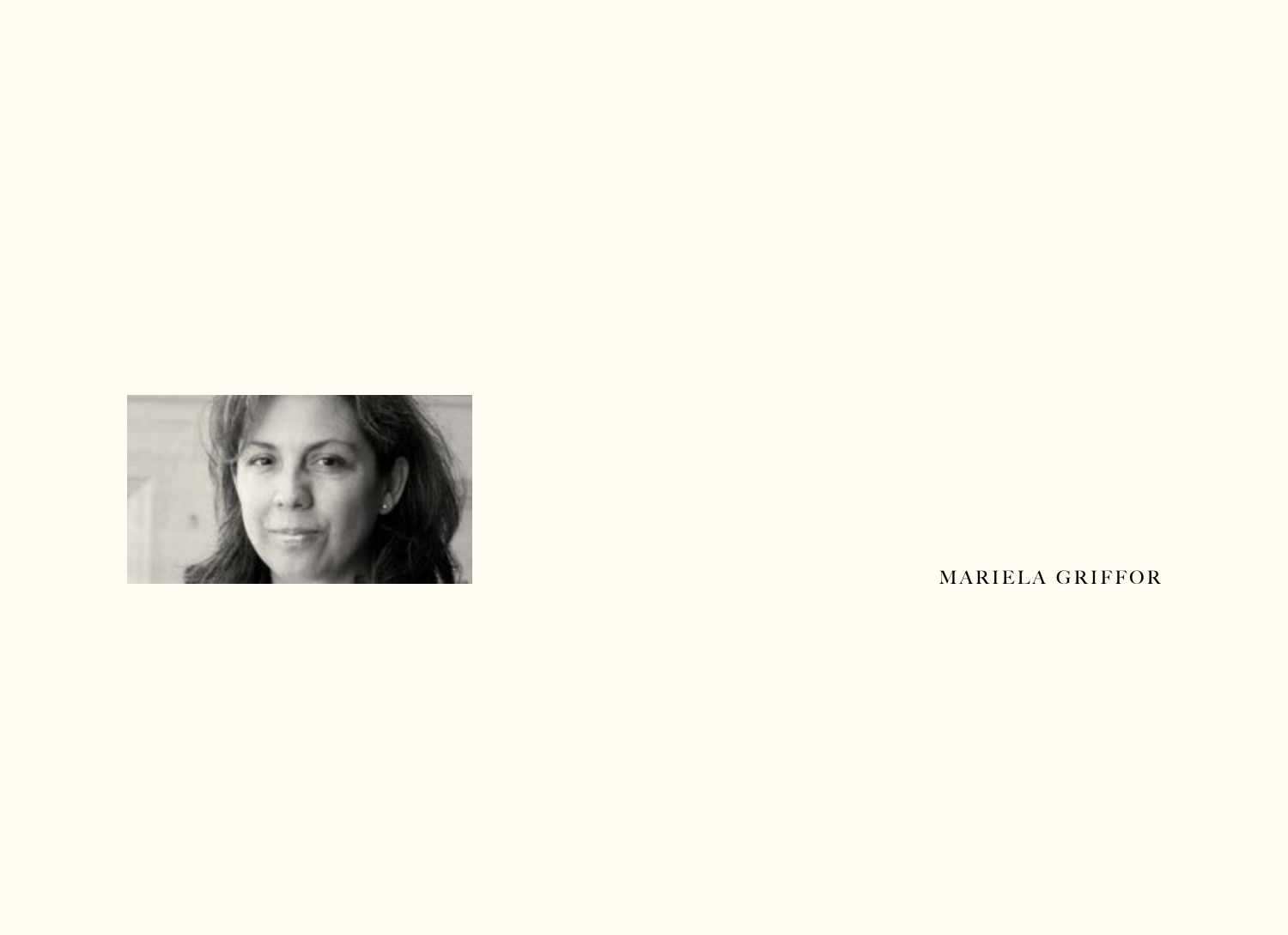# **Words**

Fourteen years feels like a century. Memories of the last flight still linger. My heart is pumping fast. My hands are cold. My stomach crinching in a nut. I fear not breathing. The image of my mother trying to tie me to a chair. Was she crazy? She must have been. I will never know. The language is unspoken but so familiar. I know this language. I know this language and its power and defeat. I can not love in this language. I will never love in this language. No Latin can be spoken by this river.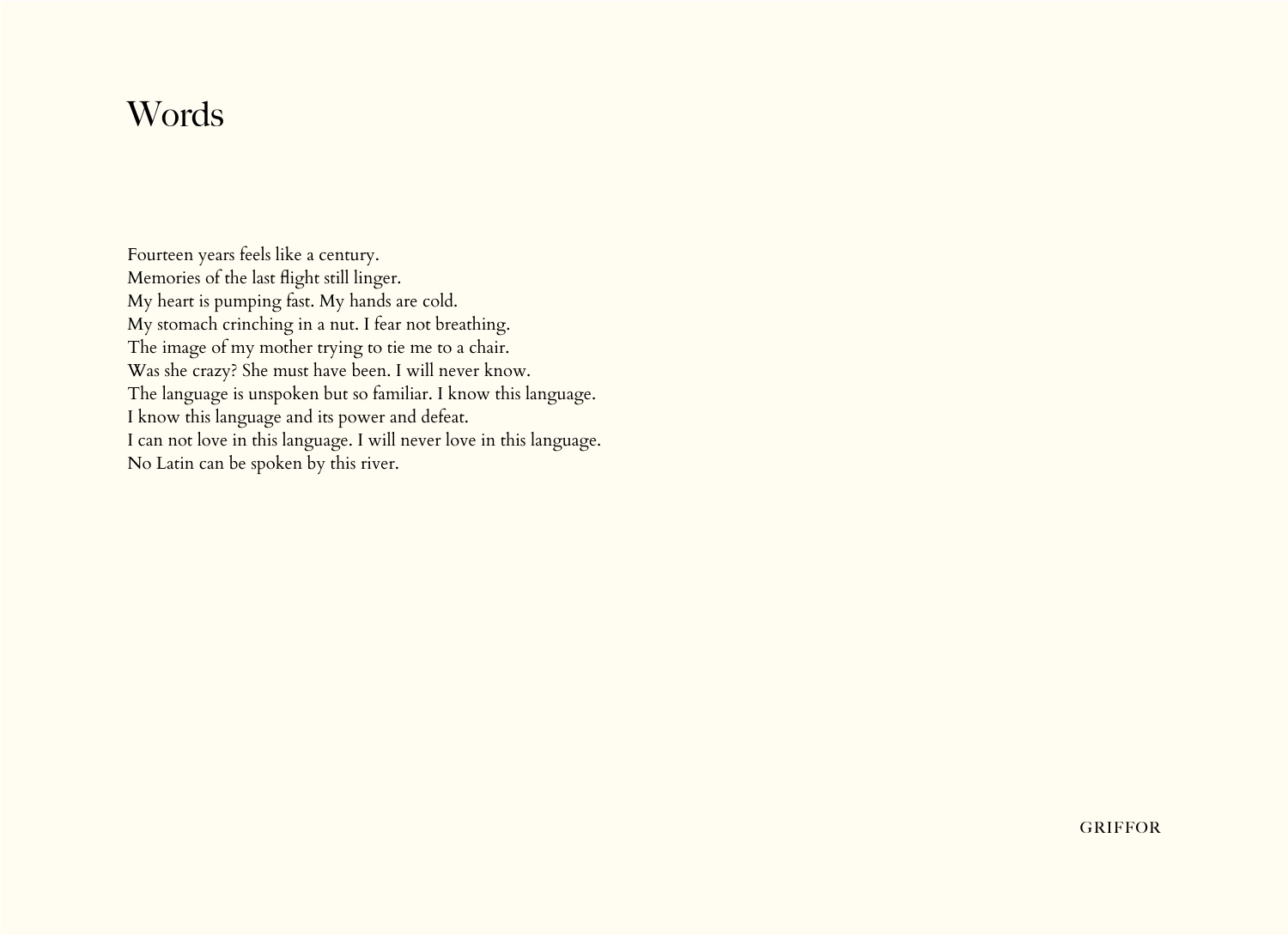#### Daphne and Non-Profits in the Western **Hemisphere**

Her code name then was *Daphne.* She recruited me in September of 1983, three months before the official launch of the organization. No other students were invited, not even *the boyfriend*. We were 45 members in the entire country when we started and at least 400 at its peak, and 75 in the metropolitan area that covered 5 million people. It was fun to be with *them* at some moments. I learned their code names and their laughs —or no laughs—*Francisca* who laughs loud and smoky, *Wolf* who laughs silently—attached to it. We could not share so much, the tension was always too high. The adrenaline addiction was the biggest problem after two or three years of belonging, cheap whiskey and wine rolled its own nightmare.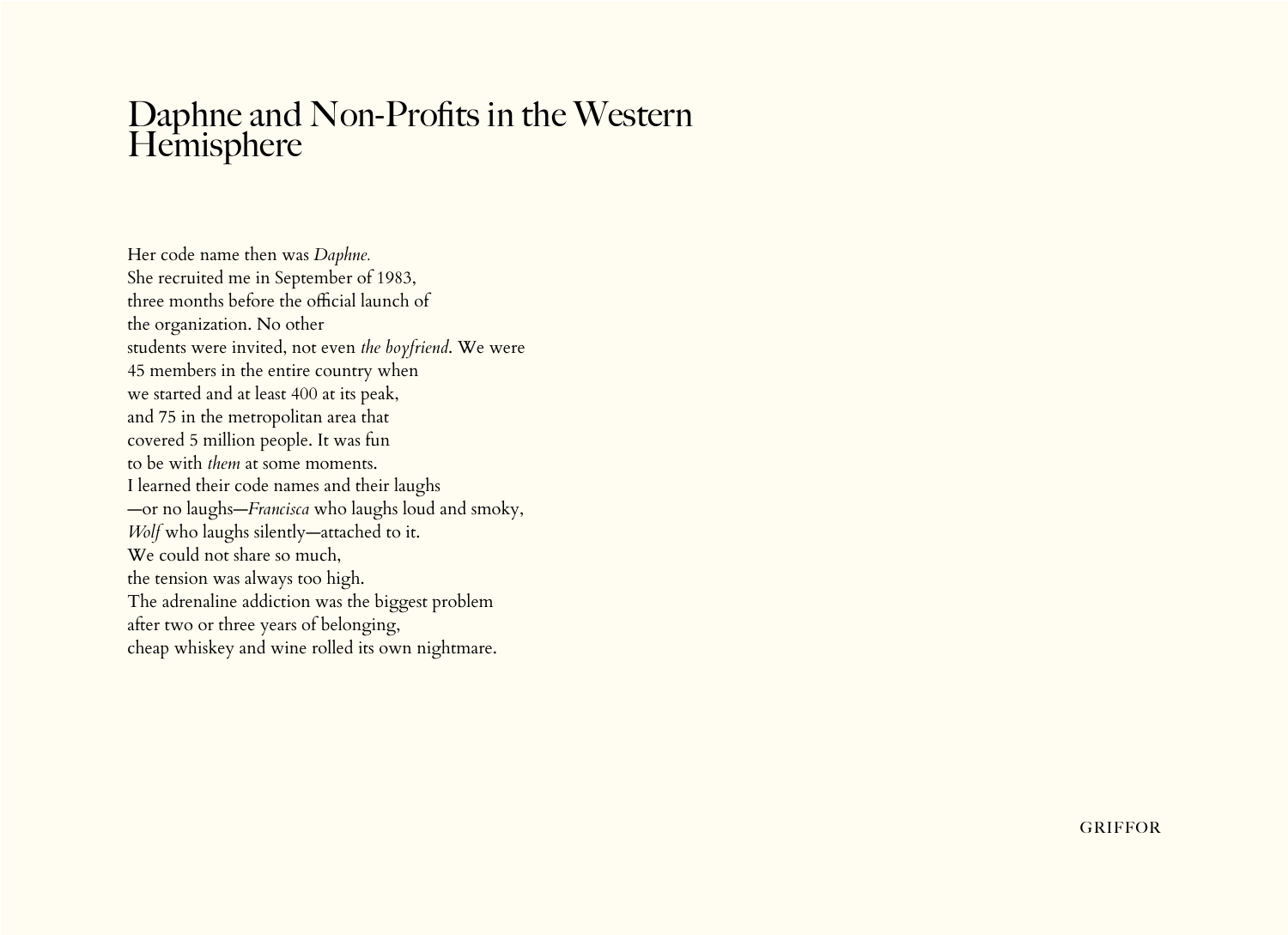## Andres the Barbarian

He was a ghostly figure walking in the house of my grandparents with a pipe in his mouth and the tobacco that smells like *gitanes* around him as if smoke were coming out of his hair.

He had a dark beard and anyone who might see him in the streets could not figure him out so easily. At moments he looked like a type that could solve the problems of the world.

At other moments he looked like a *DINA*, a secret agent that would beat the shit out of you if he was in the mood.

My friend Cote was afraid of him. She said he looked like a gangster, a mobster with impeccable gray suits and dark glasses covering his melancholic eyes.

He was for some, an electrical engineer hired by a firm to electrify

**GRIFFOR**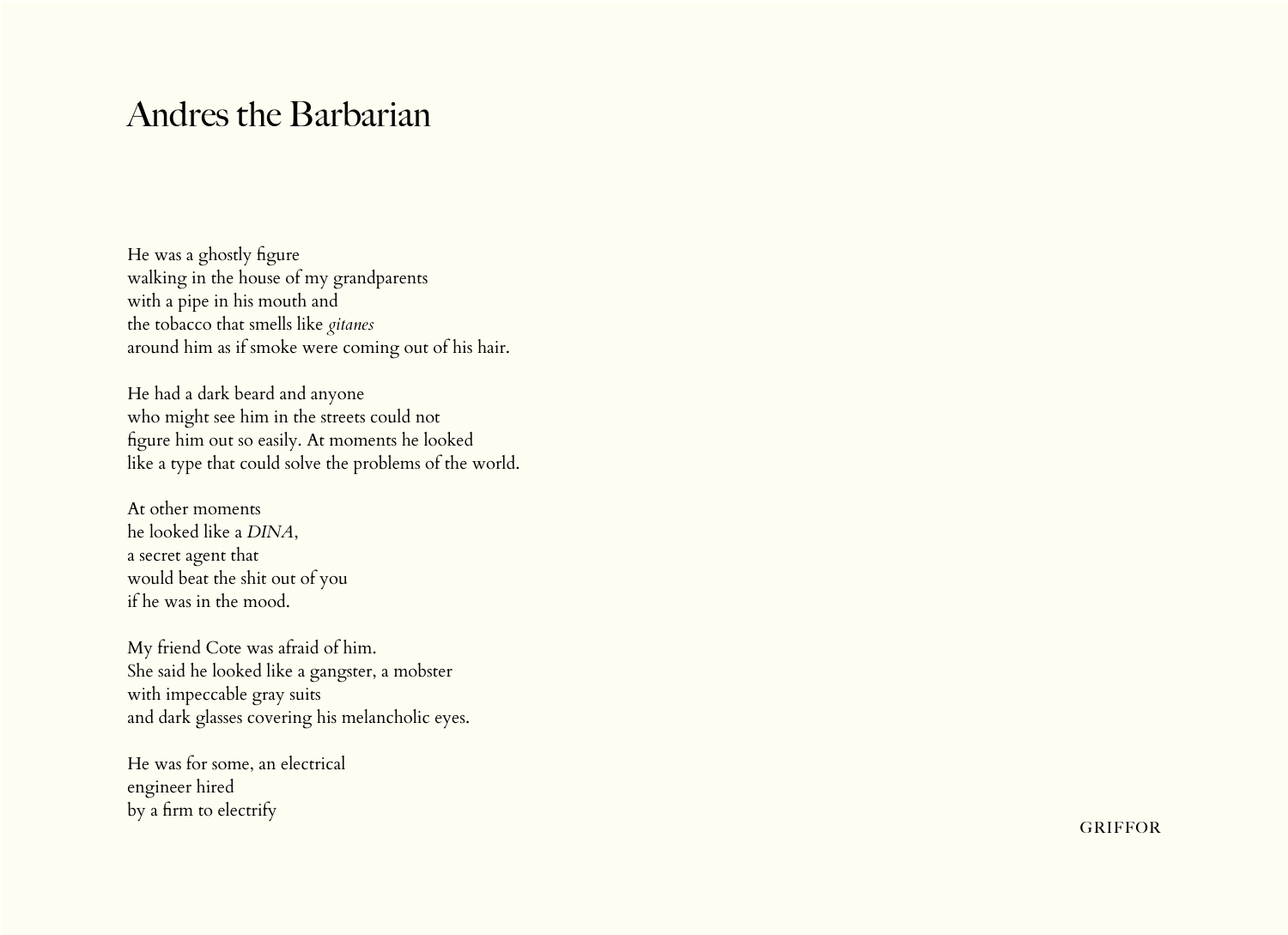buildings across the country. I don't know which was the real him.

It changed everything for him if I didn't spell *Hermanos* with the "H" in it. I do remember some good times with him, Like when he came back from a trip to Easter Islands and grandmother and I got a pink pearl necklace from the natives.

For me he was the man who taught me to read, and the man who hit me in the head every time I forgot the letter "H". How can I pronounce the letter "H" if it didn't have any sound?

He could not forgive the error, that simple detail. The fact that he did belong to the National party didn't mean much for us. Family is family. Grandfather loved his son anyway.

The issue with the letter "H" was the worst. I do remember his books lined up in alphabetical order in his room.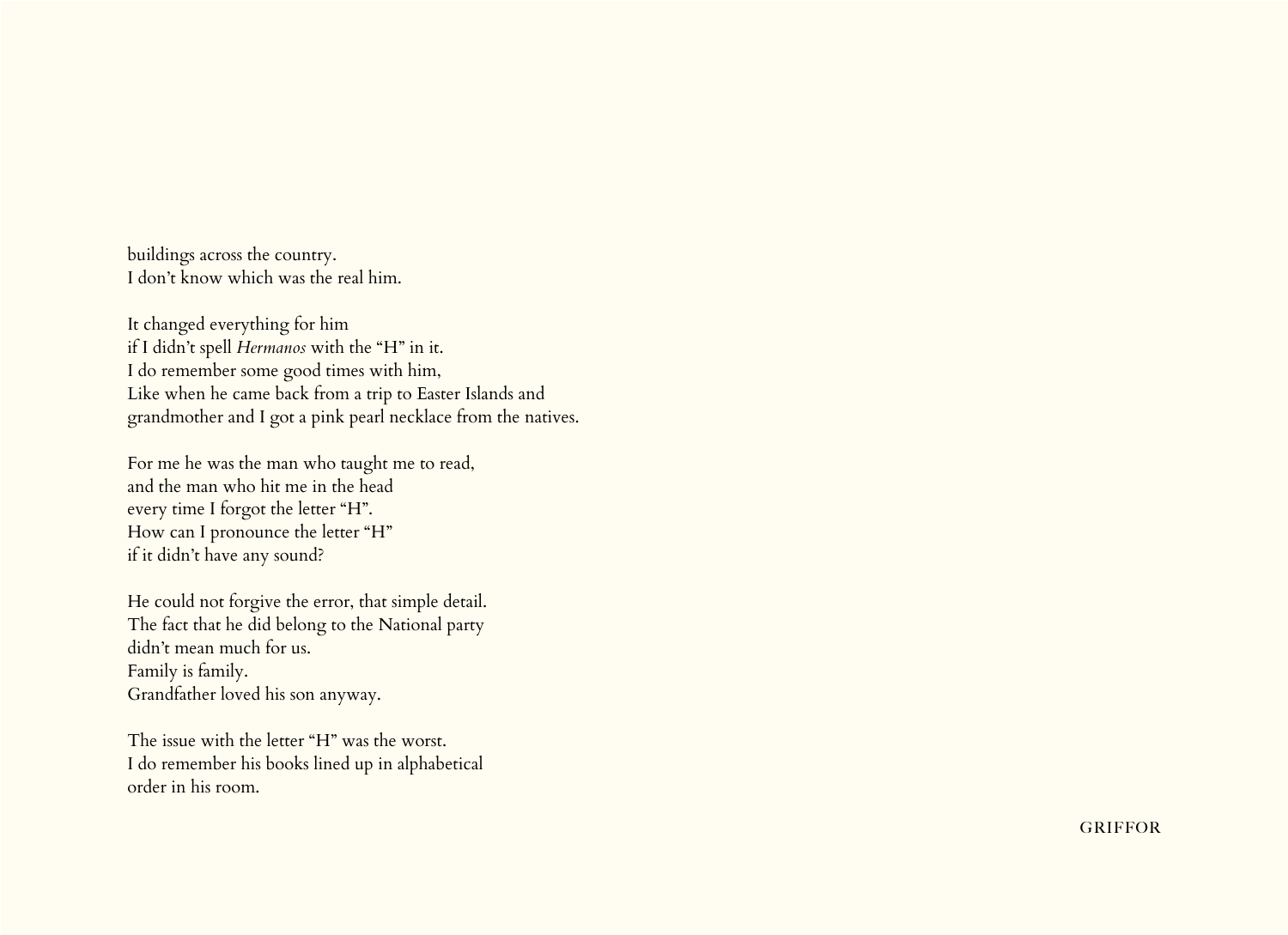# Never Had

For the son I never had, I lend some green tears, I share some fuchsias opening. I bathe him and make his skin glide. No matter whatever language he speaks, I read a lullaby for sleep. I share some red roses from my yard. For the son I never had, I chant this dark song tonight. No matter what good news the world strikes I could see sweet skin and closed eyes, and my husband's sins are forgiven. My sorrow never heals, no matter what oceans I cross. He stands more alive than ever on the other side.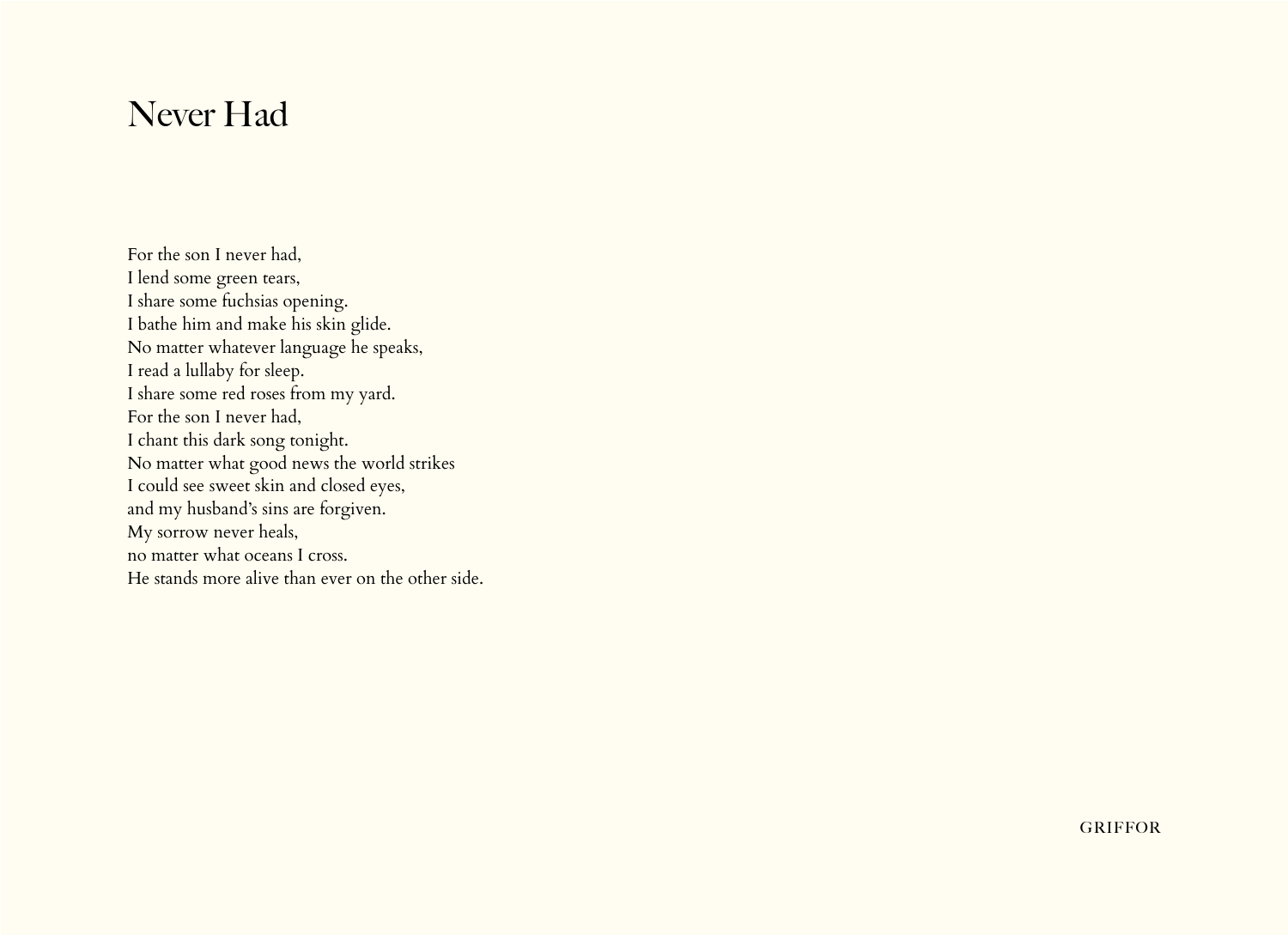## Green Bills

The last time I saw my grandfather was at the airport Merino Benitez, in Santiago, Chile, in October of 1985. The *DINA* was after me. He was tall and handsome. Blue shirt. He gave me a hug and put a green roll of bills in my right hand. The first time in twenty two years I saw grandfather drying his tears with a white handkerchief he always had in his pocket *You will not be back soon and this is the last time*  he told me with serenity. Four years. And ten years. Talking to my mother over the phone, she told me she was visiting him at the cemetery. I saw him last night, this time he was laughing with Elena, my youngest. He visited me very often, He was right. I was never back. I never stopped seeing him. Blue shirt. He visits me before bad things happen, as a warning. He brings me peace. I meet him at the rise of the sun after a night of dreams when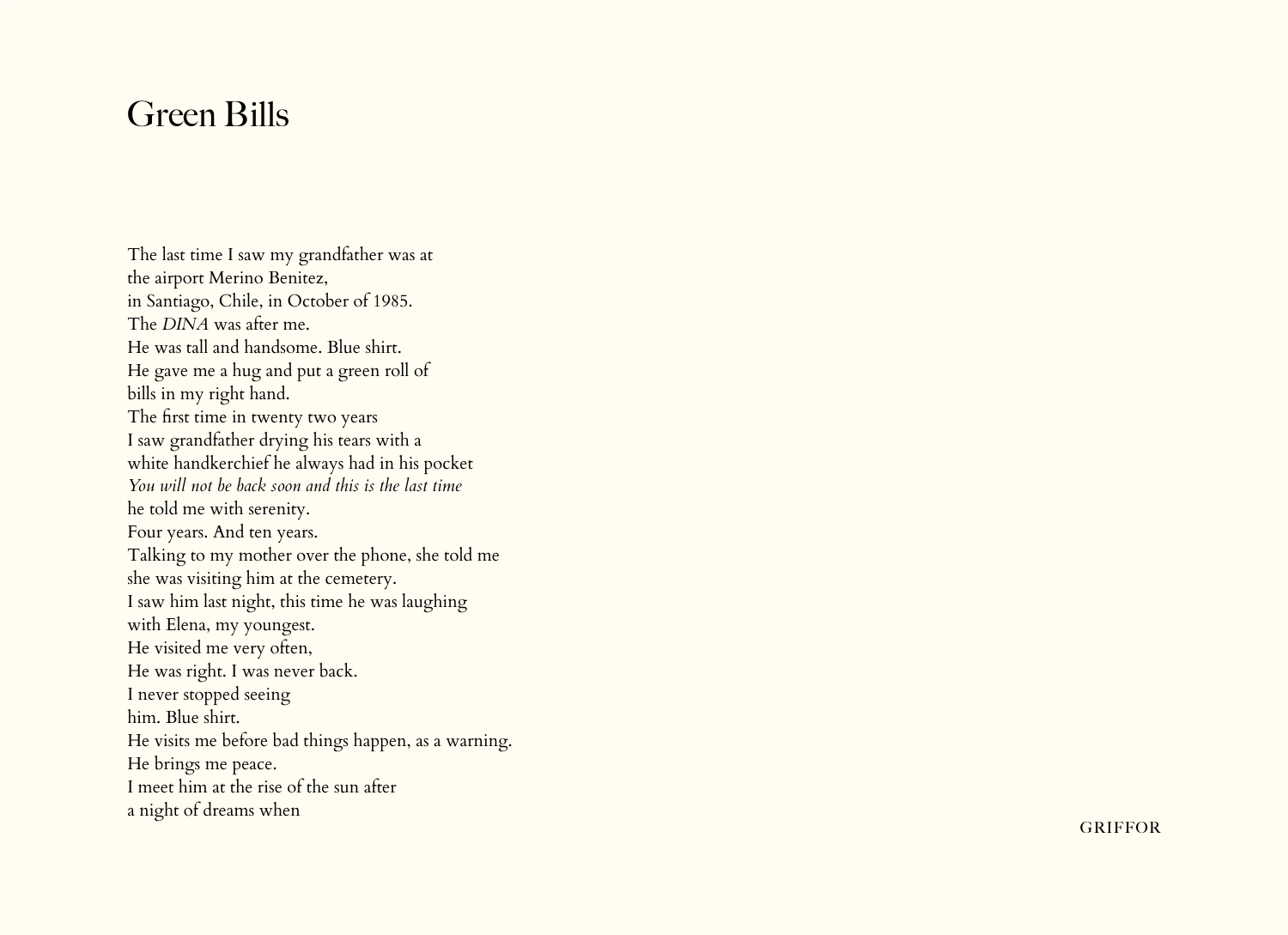the face of Lincoln appears on the green bills.

**GRIFFOR**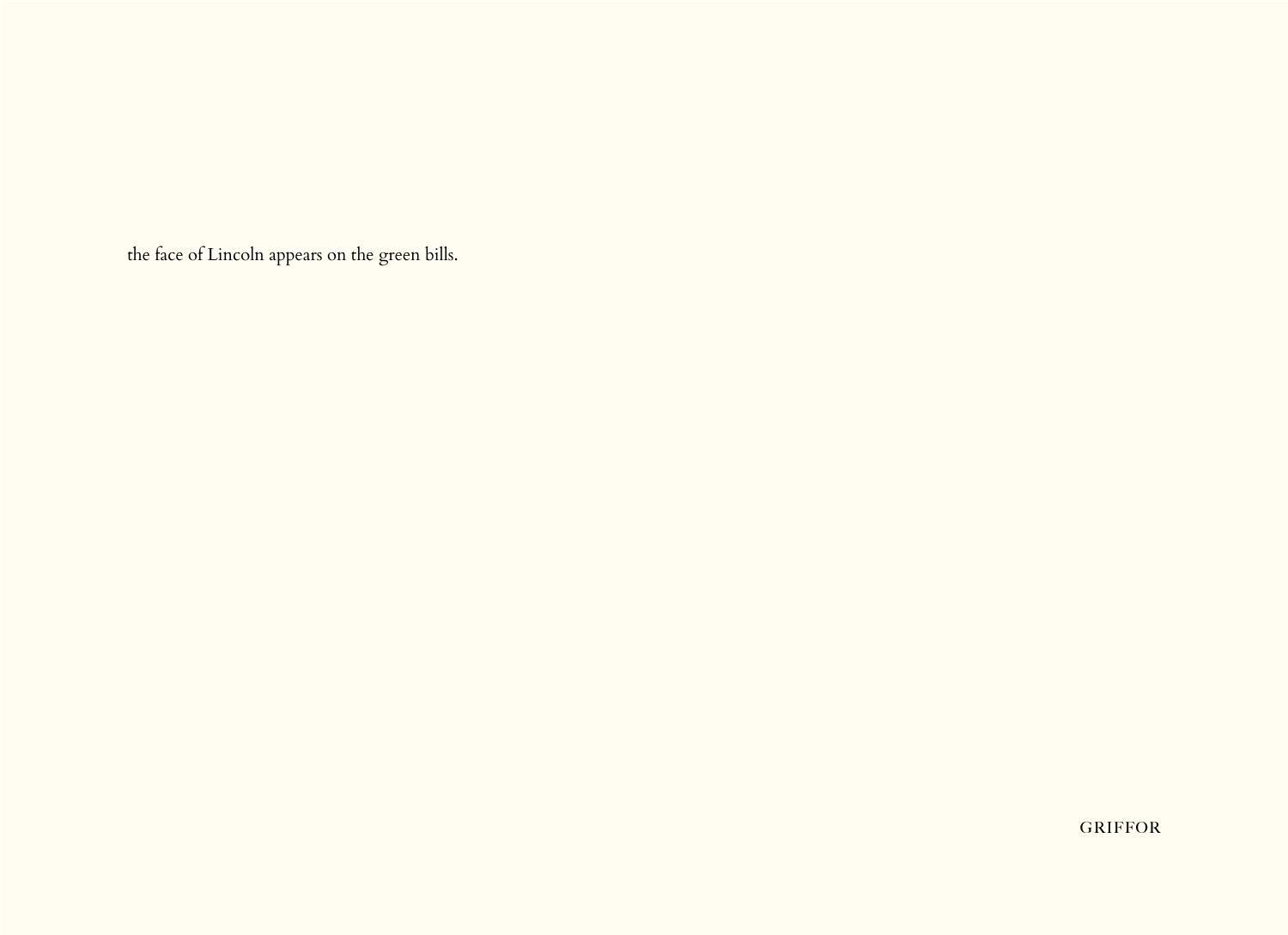# Chiloe Island

The room was small and cheap. As darkness settled over the capital of Santiago, a thin crucifix hung above the headboard.

A garden in the blanket's embroidery embraced simple *copihues* and violets, and when we glanced at these threads

they seemed to blink at us. Who could have the time to embroider tiny blue, yellow, red flowers

on the borders of this quilt? An old woman who knew of the resilient shape of a young woman's heart,

asleep for the first time with her husband? No evil hand makes such a garden. Still, we breathed a fear of torture

and when he came back to the hotel, after his lens in photography class saw everything, we ran up the street to a restaurant.

The smell of *curantos* and fresh bread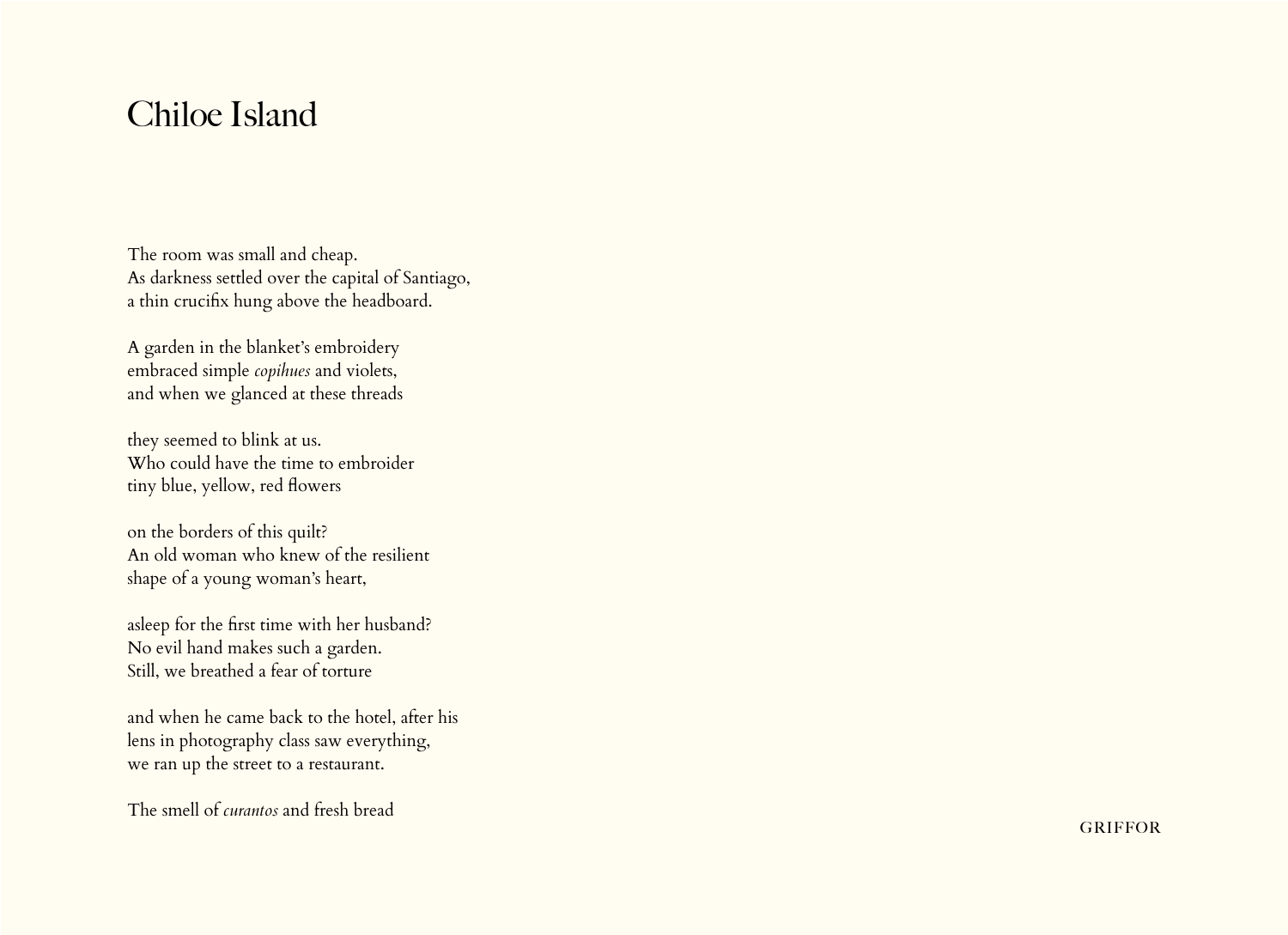and corn pie was a reminder we could stay there forever among shellfish

and fishermen with red cheeks, knives in harsh hands that opened that traitor Pacific Ocean.

How the ocean eats bodies in silence, in an act of revenge, but succulent waters spit up oysters or fish.

When we went back to the room, he called me to warm his body. We fell asleep as two old friends.

He made me promise if we ever had a child, and if he was not there, I would leave the country. I slept like a cat until morning

The noisy street opened long before my eyes, And as I was going for my breakfast

Everyone else was going for lunch.

He wanted me to pose with a lobster.